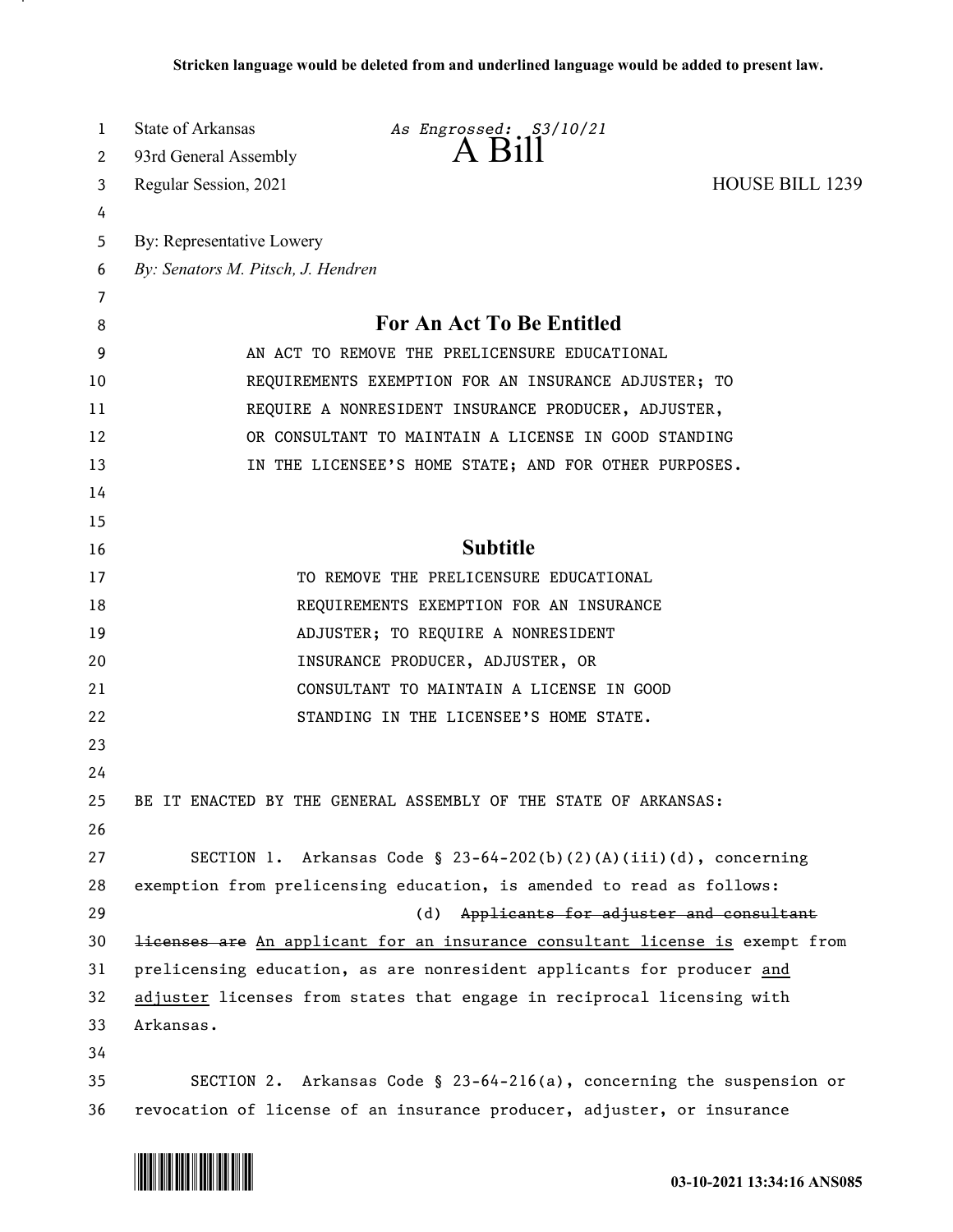consultant, is amended to read as follows: (a) The Insurance Commissioner may suspend for up to thirty-six (36) months, may revoke or refuse to continue, or may place in probationary status any license issued by him or her if after notice to the licensee and after hearing, unless a hearing is exempted under subdivision (a)(2)(I)(iii) of this section, he or she finds any one (1) or more of the following causes exist: (1) In the case of an insurance producer or broker licensed as an insurance producer, for any of the causes under § 23-64-512; or (2) In the case of an adjuster or insurance consultant licensed under this subchapter: (A) Providing incorrect, misleading, incomplete, or materially untrue information in the license application; (B) Violating any insurance laws or violating any 15 regulation, subpoena, or order of the commissioner Insurance Commissioner or of another state's insurance commissioner; (C) Obtaining or attempting to obtain a license through misrepresentation or fraud; (D) Improperly withholding, misappropriating, or converting any moneys or properties received in the course of doing insurance business; (E) Intentionally misrepresenting the terms of an actual or proposed insurance contract or application for insurance; (F) Having been convicted of a felony; (G) Having admitted or been found to have committed any insurance unfair trade practice or fraud; (H) Using fraudulent, coercive, or dishonest practices, or demonstrating incompetence, untrustworthiness, or financial irresponsibility in the conduct of business in this state or elsewhere; (I)(i) Having an insurance producer, insurance consultant, or adjuster license, or its equivalent, denied, suspended, or revoked in any other state, province, district, or territory. (ii) A license of a nonresident insurance producer, adjuster, or insurance consultant whose home state license ceases to be active shall be summarily suspended by the Insurance Commissioner under § 23-  $64-508(b)(2)$ .